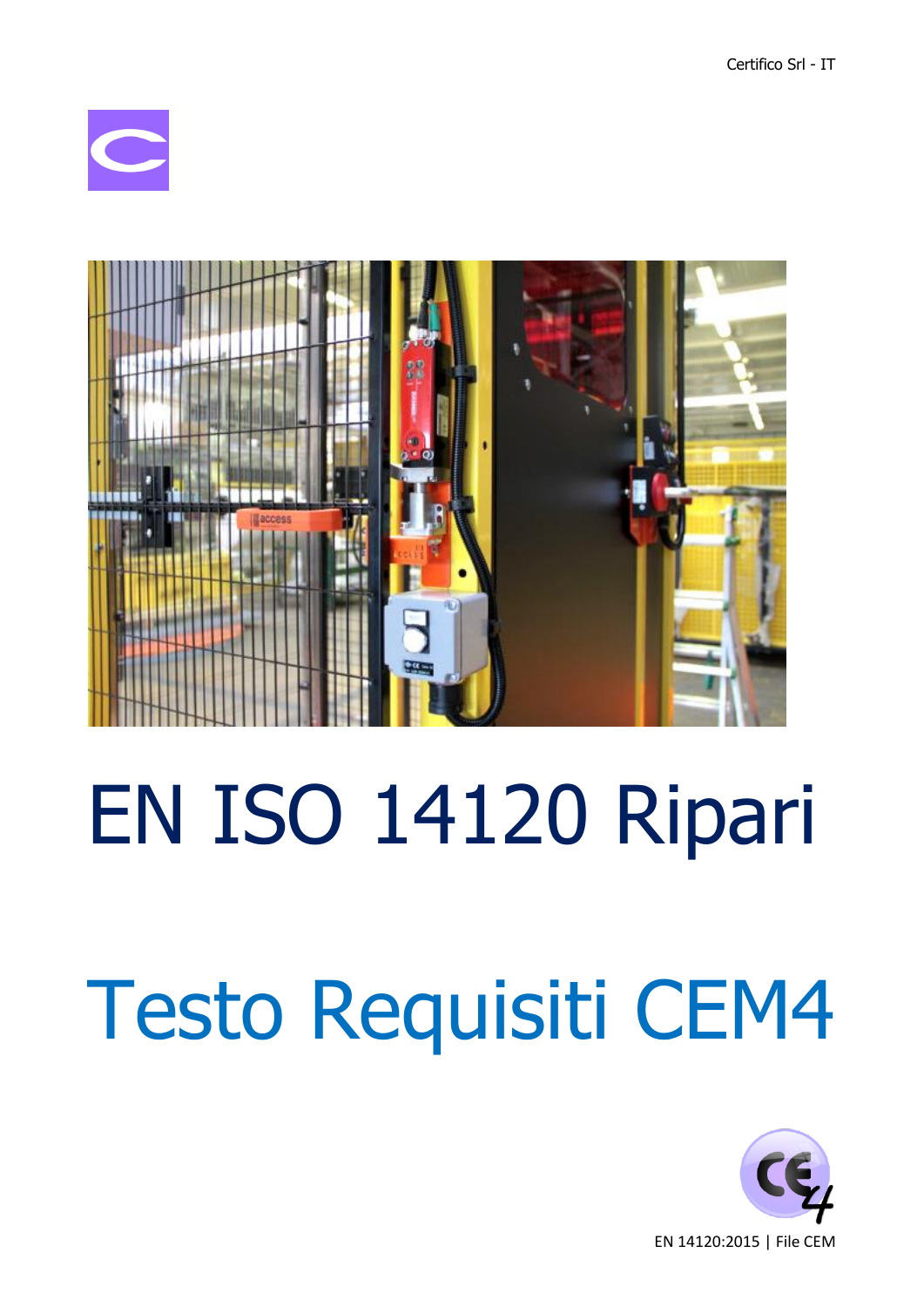



## **EN ISO 14120 Ripari**

### EN ISO 14120:2015

Sicurezza del macchinario - Ripari - Requisiti generali per la progettazione e la costruzione di ripari fissi e mobili

La norma specifica i requisiti generali per la progettazione, costruzione e selezione di ripari forniti per proteggere le persone dai pericoli meccanici.

### **Testo Requisiti CEM4**

La norma **EN ISO 14120** è armonizzata per la Direttiva macchine 2006/42/CE dal 13 Maggio 2016 (entrata in vigore 31 Maggio 2016) ed è "**Presunzione di Conformità**" ai rispetto del RESS 1.4 dell'Allegato I.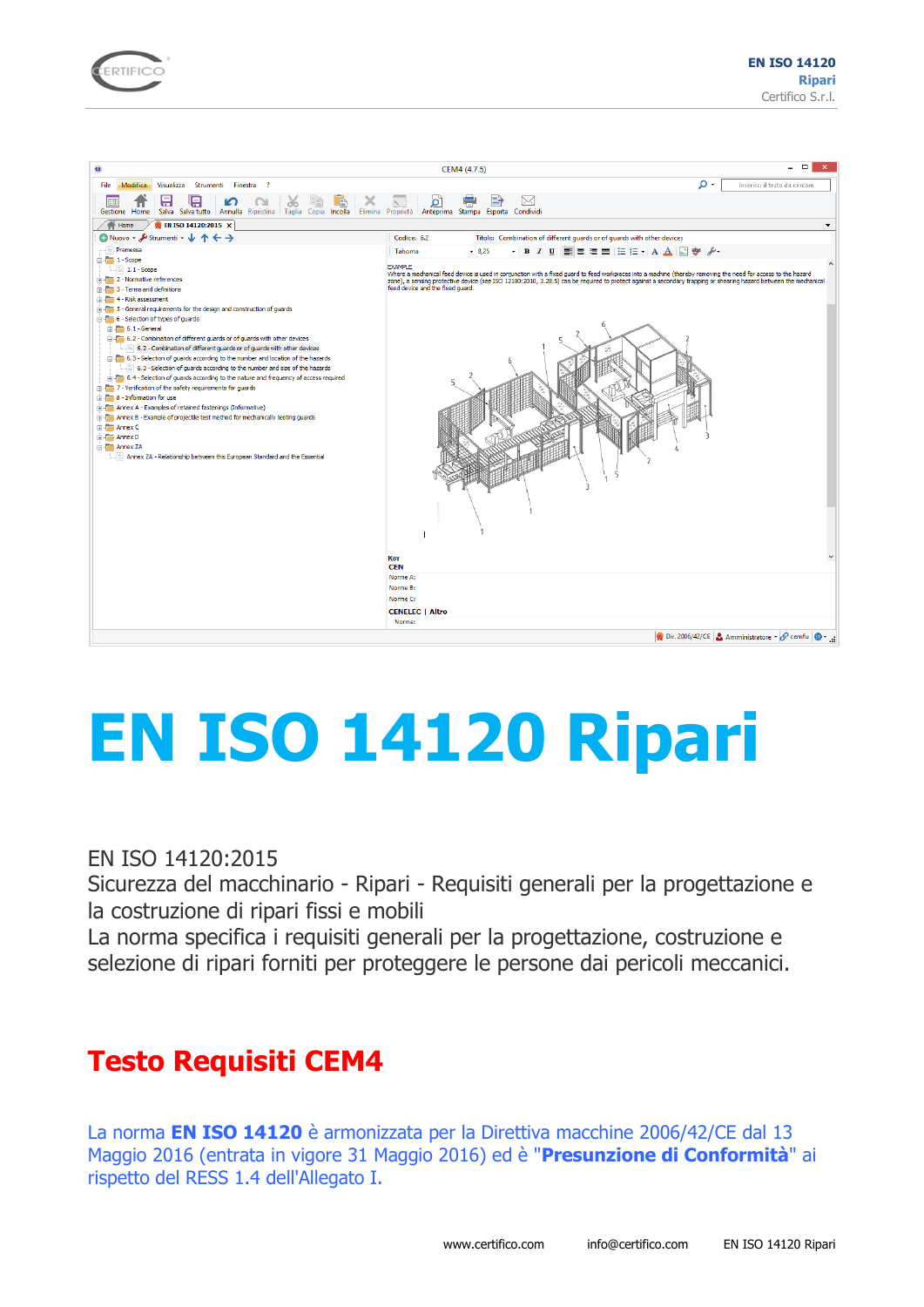#### **EN ISO 14120:2015**

#### **Premessa -**

#### EN ISO 14120:2015

Safety of machinery - Guards - General requirements for the design and construction of fixed and movable guards

Elaborato Certifico S.r.l. 2016 - Controllare su norma in vigore

http://www.certifico.com/it/liberatoria-file-cem

#### **Acquisto UNI**

http://store.uni.com/magento-1.4.0.1/index.php/uni-en-iso-14120-2015.html

| <b>CEN</b>             |
|------------------------|
| Norme A:               |
| <b>Norme C:</b>        |
| <b>CENELEC</b>   Altro |
| Norme:                 |
| 1 - Scope              |
| <b>CEN</b>             |

| Norme A:               |  |  |
|------------------------|--|--|
| Norme C:               |  |  |
| <b>CENELEC</b>   Altro |  |  |
| Norme:                 |  |  |

**1.1 - Scope**

This International Standard specifies general requirements for the design, construction, and selection of guards provided to protect persons from mechanical hazards.

This International Standard indicates other hazards that can influence the design and construction of guards.

This International Standard applies to guards for machinery which will be manufactured after it is published.

The requirements are applicable if fixed and movable guards are used. This International Standard does not cover interlocking devices. These are covered in ISO 14119.

This International Standard does not provide requirements for special systems relating specifically to mobility such as ROPS (rollover protective structures), FOPS (falling-object protective structures), and TOPS (tip over protective structures) or to the ability of machinery to lift loads. **CEN**

| .                        |
|--------------------------|
| Norme A:                 |
| Norme C:                 |
| <b>CENELEC</b>   Altro   |
| Norme:                   |
| 2 - Normative references |
| $- - - -$                |

| <b>CEN</b>             |  |  |
|------------------------|--|--|
| Norme A:               |  |  |
| <b>Norme C:</b>        |  |  |
| <b>CENELEC</b>   Altro |  |  |
| Norme:                 |  |  |

#### **2.1 - Normative references**

The following documents, in whole or in part, are normatively referenced in this document and are iindispensable for its application. For dated references, only the edition cited applies. For undated references, the latest edition of the referenced document (including any amendments) applies.

ISO 12100:2010, Safety of machinery - General principles for design - Risk assessment and risk reduction ISO 13857, Safety of machinery - Safety distances to prevent hazard zones being reached by upper and lower limbs ISO 14119, Safety of machinery - Interlocking devices associated with guards - Principles for design and selection ISO 14123-1, Safety of machinery - Reduction of risks to health from hazardous substances emitted by machinery - Part 1: Principles and specifications for machinery manufacturers IEC 60204-1:2005, Safety of machinery - Electrical equipment of machines - Part 1: General requirements **CEN**

| .        |  |
|----------|--|
| Norme A: |  |
| Norme C: |  |

EN ISO 14120:2015 - Premessa

14120:2015

ISO

 $\leq$ 

Premessa

 $\bar{\rm I}$